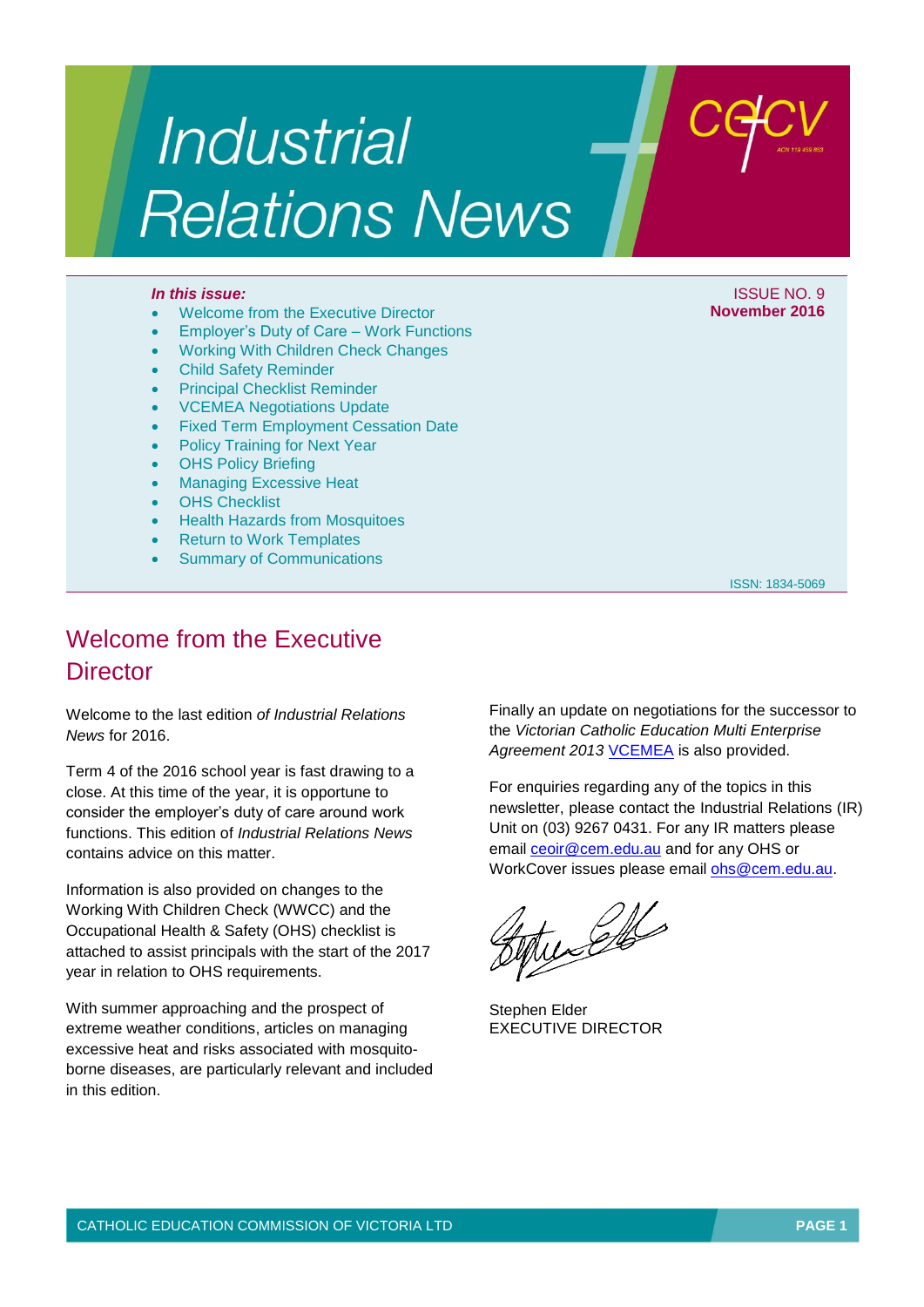Festive season functions are a great opportunity to recognise the hard work of staff, celebrate achievements and allow colleagues to get to know each other in a social setting.

However, the combination of various factors including a relaxed atmosphere and the consumption of alcohol can lead to impaired judgement.

A function that is organised, sanctioned and funded by the employer will be considered a work activity, even if it held offsite and/or out of hours. Consequently, employers can be responsible for inappropriate behaviours at work functions. As such, most aspects of the employment relationship will continue to be relevant, including occupational health and safety (OHS), workers compensation, discrimination, bullying and harassment.

In practical terms, this could mean that the employer could be held liable for OHS breaches for failing to provide a safe workplace and meet the appropriate duty of care. Any injuries arising from a function may lead to compensable claims under WorkCover and inappropriate conduct or comments could lead to harassment or discrimination claims.

Employees should also understand that the school's usual standards of expected behaviour apply at the function. In the event that an employee engages in inappropriate conduct, then they may be subject to disciplinary procedures consistent with Clause 13 of the [VCEMEA.](http://www.cecv.catholic.edu.au/vcsa/Agreement_2013/VCEMEA_2013.pdf)

## *Fair Work Commission*

The Fair Work Commission (FWC) recently upheld the unfair dismissal claim of a team leader who swore at managers and sexually harassed colleagues on the night of his work Christmas party. The FWC criticised the employer for failing to:

- take responsibility for ensuring Responsible Service of Alcohol (RSA)
- properly communicate expected standards of behaviour
- investigate the inappropriate behaviour with procedural fairness.

See the *Christmas Party Sacking Unfair* article as reported in I*[ndustrial Relations News](http://www2.cecv.catholic.edu.au/getmedia/debcc570-1e74-4aaf-9be0-78773e682708/August-2015.aspx)* August 2015 [edition](http://www2.cecv.catholic.edu.au/getmedia/debcc570-1e74-4aaf-9be0-78773e682708/August-2015.aspx) regarding a successful unfair dismissal case outlined above.

## *What can employers do to prepare?*

The IR Unit provides the following advice to safeguard against inappropriate staff behaviour at end of year functions:

#### *Before:*

- Prior to the function, the employer should review all relevant policies and procedures to ensure they are up-to-date and contain the standards of behavior, responsibilities and expectations of all employees.
- Remind staff individually in writing of their behavioural responsibilities (including those contained in school policies) in advance and pin a reminder to the noticeboard.
- Audit the venue beforehand for possible hazards and cordon off potential risk areas if possible.
- Specify the function's start and finish times in advance and make sure that you stick to these times (in particular the finish time). If there is no advertised end time for a work function and employees continue the celebrations at another venue after the work function, this could potentially be seen as a continuation of the work function.
- Nominate a Designated Appropriate Person(s) (DAP) to address any issues promptly and to bring the function to an end if need be. The DAP(s) should refrain from the consumption of alcohol during the function.
- Specify a dress code for the party such as smart casual. Open-ended footwear should be avoided.

## *During:*

 The focus of the catering should be on the food which should ideally be healthy and prepared and served professionally.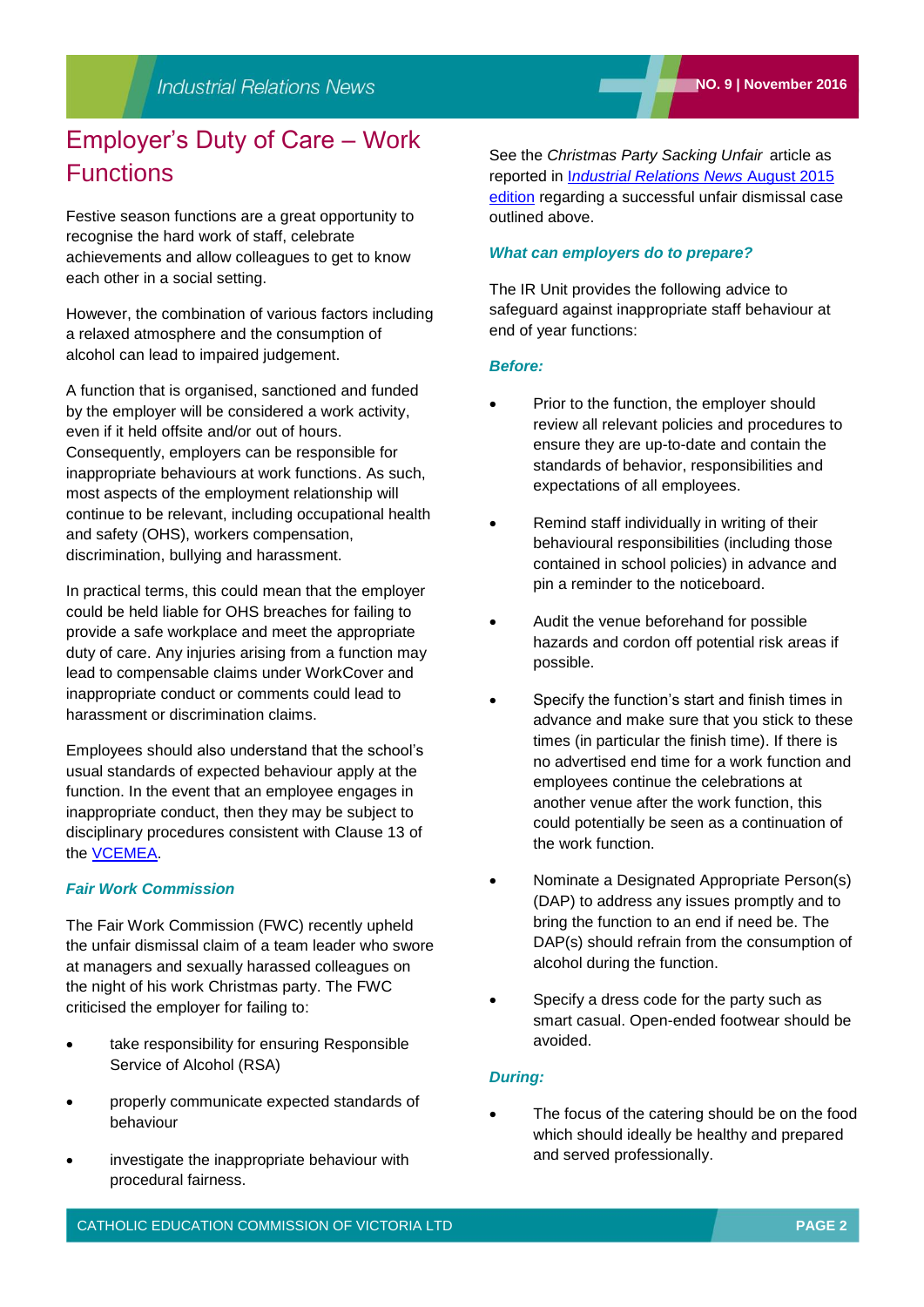- Alcohol should only be served by the holder of a Responsible Service of Alcohol (RSA) certificate – ideally a professional bartender – with last drinks served at least 30 minutes prior to the end of the function.
- The DAP(s) should maintain sobriety to observe proceedings at the function and intervene in a timely manner where untoward behaviour is likely to occur.
- A clearly intoxicated person is not to be served alcohol or allowed to access it.
- Low alcohol and non-alcoholic beverages including water should be readily available and displayed.
- Food should be refrigerated prior to the function. Buffets should be avoided as they present a particularly high risk of food poisoning.
- Finish the work function at the advertised cessation time. Make attendees aware that all post-function activities are considered to be non-work related.
- Consider providing a minibus or Cabcharge vouchers to staff who are affected by alcohol when departing, or to those who request a Cabcharge.

#### *After:*

- Conduct a de-briefing post function to capture any learnings from the DAP(s) and others at the function.
- Follow up any allegations or evidence of employee misconduct that emerge from the function in the same manner as any other complaint that would arise ordinarily.
- Employers should ensure procedural fairness and adherence to Clause 13 of the VCEMEA in the investigation of complaints regarding any alleged inappropriate behaviours.

Please contact the IR Unit on 03 9267 0431 or email [ceoir@cem.edu.au](file:///C:/Users/gpargeter/AppData/Local/Microsoft/Windows/Temporary%20Internet%20Files/Content.Outlook/AppData/Local/Microsoft/Windows/Temporary%20Internet%20Files/Content.Outlook/May/ceoir@cem.edu.au) with any IR queries and email [ohs@cem.edu.au](mailto:ohs@cem.edu.au) with any OHS or WorkCover issues.

# Working With Children Check **Changes**

The Victorian Government has recently announced changes to the Working With Children Check (WWCC) application process that will come into effect on 5 December 2016.

## *New proof of identity requirements for all Check applicants*

The existing 100 point system will be replaced with the introduction of electronic identity verification and new Proof Of Identity (POI) documents. The list of acceptable POI documents will expand, adding many commonly held cards and documents. POI documents will be classified as either primary or secondary.

## *Secure electronic verification interstate applicants*

Victorian applicants will have the option of securely verifying their identity online using two primary documents. Then only one acceptable photo identification document will need to be presented at a participating Australia Post outlet to finalise the application. If an applicant is unable to have their identification verified electronically, or they choose not to, in-person verification at a participating Australia Post will still be possible. In this case, applicants will need to present multiple POI documents at the counter to finalise the application.

Victorian applicants will no longer need to supply their own photo. Australia Post will provide a digital photo free of charge.

#### *Interstate applicants*

The identity verification process for interstate applicants does not change with applicants needing to present POI documents.

#### *Further details*

Full details regarding the forthcoming WWCC changes including a list of POI primary and secondary documents are on the [What's new](http://www.workingwithchildren.vic.gov.au/home/about+the+check/whats+new/?utm_source=TractionNext&utm_medium=Email&utm_campaign=New+application+process+campaign) page of the Working With Children Check website at [www.workingwithchildren.vic.gov.au/home.](http://www.workingwithchildren.vic.gov.au/home/)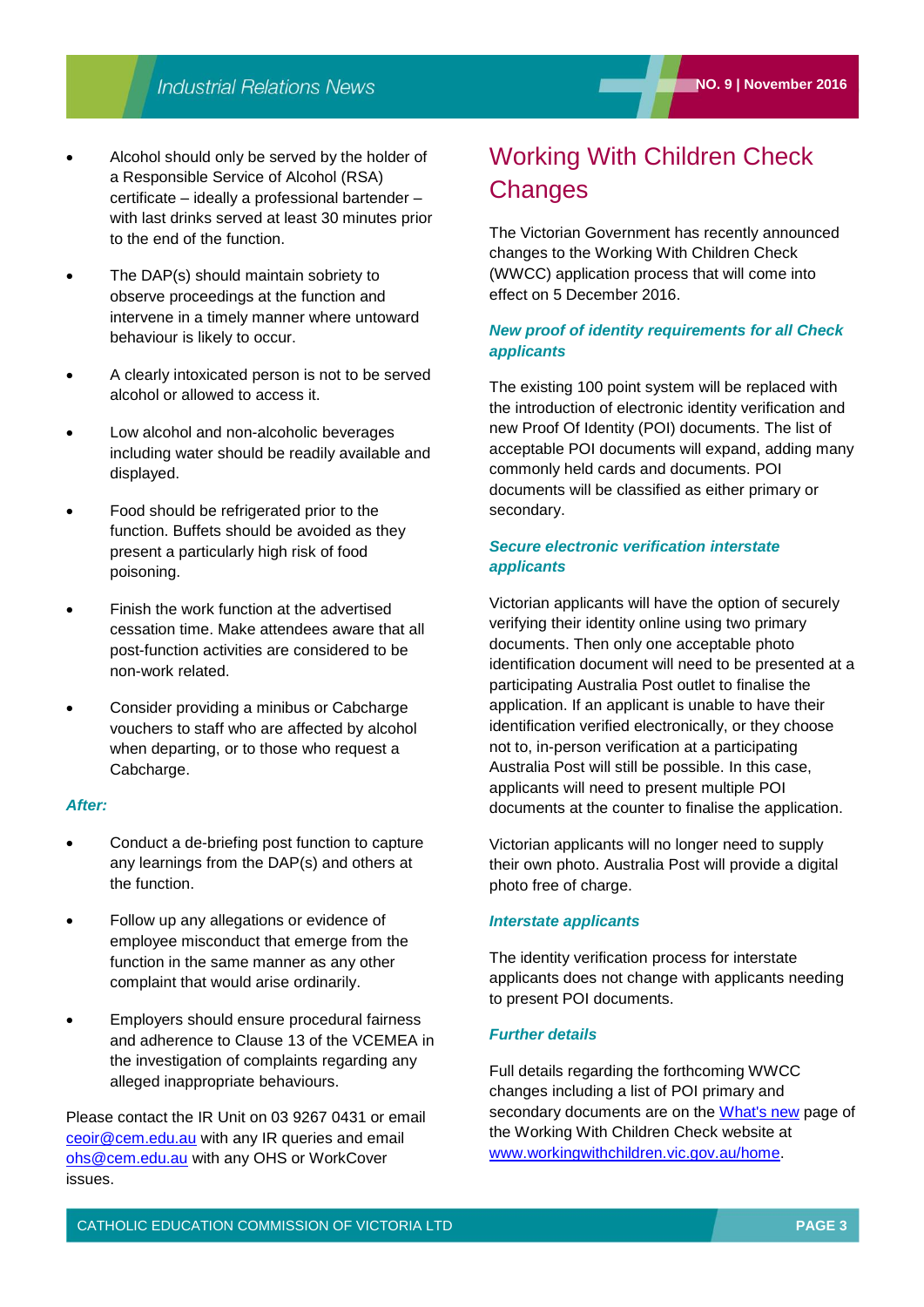## Child Safety Reminder

With the introduction of the Child Safety Standards, schools are now required to be compliant with [Ministerial Order No.](http://www.gazette.vic.gov.au/gazette/Gazettes2016/GG2016S002.pdf) 870 on Child Safe Standards.

[Ministerial Order No.](http://www.gazette.vic.gov.au/gazette/Gazettes2016/GG2016S002.pdf) 870 sets out the minimum requirements for schools in relation to child safety. Child Safe Standard No. 4 and clause 10 of [Ministerial Order No.](http://www.gazette.vic.gov.au/gazette/Gazettes2016/GG2016S002.pdf) 870 relate to staff screening, selection, supervision, training and other human resources practices that reduce the risk of child abuse by new and existing personnel.

The IR Unit has prepared a number of resources to assist schools in meeting these minimum requirements. The resources include the *[Guidelines](http://www.cecv.catholic.edu.au/getmedia/14f0d67b-fb34-48eb-bd2c-0a32688b1a96/Volunteer-Guidelines.aspx)  [on the Engagement of Volunteers in Catholic Schools](http://www.cecv.catholic.edu.au/getmedia/14f0d67b-fb34-48eb-bd2c-0a32688b1a96/Volunteer-Guidelines.aspx)*. These Guidelines provide a step-by-step guide to assist principals and employers with the process of selecting and engaging volunteers within schools.

#### *Recommended approach for existing volunteers*

The [Ministerial Order No. 870](http://www.cecv.catholic.edu.au/Industrial-Relations/Communications) makes a distinction between the legislative requirements in relation to new and existing volunteers. An existing volunteer is one who has volunteered at the school in the previous 12 months.

In order to comply with the Child Safe Standards and ensure child safety, it is recommended that principals:

- Ensure there is a satisfactory [description of the](http://www.cecv.catholic.edu.au/Industrial-Relations/Communications/Volunteers)  [role](http://www.cecv.catholic.edu.au/Industrial-Relations/Communications/Volunteers) in place for each existing volunteer position. *Feedback obtained from school leaders is that some network groups are starting to work together on developing role descriptions for volunteer roles that are common between schools.*
- Request that the volunteer complete the [volunteer application form](http://www.cecv.catholic.edu.au/Industrial-Relations/Communications/Volunteers) for school records.
- Ensure that the volunteer has a Working with Children Check (WWCC).
- Ensure the volunteer has passed a Police Check (if relevant).
- Meet with the volunteer for a general discussion about child safety. It is recommended that schools hold Volunteer Child Safety information

sessions with groups of volunteers which will provide the school with the opportunity to address its existing volunteers in a group setting environment. A group information session is recommended as an adequate way to ensure that current volunteers are aware of the Child Safe Standards and the schools Child Safety Policy. This session will also give the volunteers an opportunity to ask any questions they may have regarding the school's Child Safety Standards.

- Explain to whom the volunteer should report child safety concerns to.
- Provide the volunteer with a copy of the school's child-safety policy, code of conduct and the *CECV Commitment Statement to Child Safety*.

Schools are not required to perform reference checks on existing volunteers.

The Industrial Relations Unit has developed a [template](http://www.cecv.catholic.edu.au/getmedia/40545692-84ce-4c94-b4a0-66ed3da425f2/Example-correspondence-to-existing-volunteers.aspx) document to support schools in meeting these requirements. This communication document informs existing volunteers of the school's commitment to child safety and of the requirements of the Child Safe Standards in reference to Volunteers.

Further information, template letters and other resources on Child Safety are available from the [CECV website](http://www.cecv.catholic.edu.au/Industrial-Relations/Communications/Implementation-Guides) under *Industrial Relations / [Child](http://www.cecv.catholic.edu.au/Industrial-Relations/Communications)  [Safety](http://www.cecv.catholic.edu.au/Industrial-Relations/Communications)*.

## Principal Checklist Reminder

The **Principal's End of Year Checklist** identifying the key requirements of the *Victorian Catholic Education Multi Enterprise Agreement 2013* [\(VCEMEA\)](http://www.cecv.catholic.edu.au/getmedia/e728ccbb-dac1-4822-9607-7c5cb8abdae9/VCEMEA_2013.aspx) has been provided to schools to assist principals with their end of school year and start of school year obligations.

Information on salaries and allowances for the 2017 school year can be found in [Implementation Guide](http://www.cecv.catholic.edu.au/getmedia/9e5b828e-4f80-4934-b3c2-a27b3c87c47b/Implementation-Guide-Part-3C.aspx)  [Part 3C](http://www.cecv.catholic.edu.au/getmedia/9e5b828e-4f80-4934-b3c2-a27b3c87c47b/Implementation-Guide-Part-3C.aspx) – Salary and Allowance (2017 school year).

Further information can be found on the [CECV](http://www.cecv.catholic.edu.au/Industrial-Relations/Communications/Implementation-Guides)  [website](http://www.cecv.catholic.edu.au/Industrial-Relations/Communications/Implementation-Guides) at [www.cecv.catholic.edu.au](http://www.cecv.catholic.edu.au/) under *Industrial Relations / Communications / [Implementation Guides](http://www.cecv.catholic.edu.au/Industrial-Relations/Communications/Implementation-Guides)*.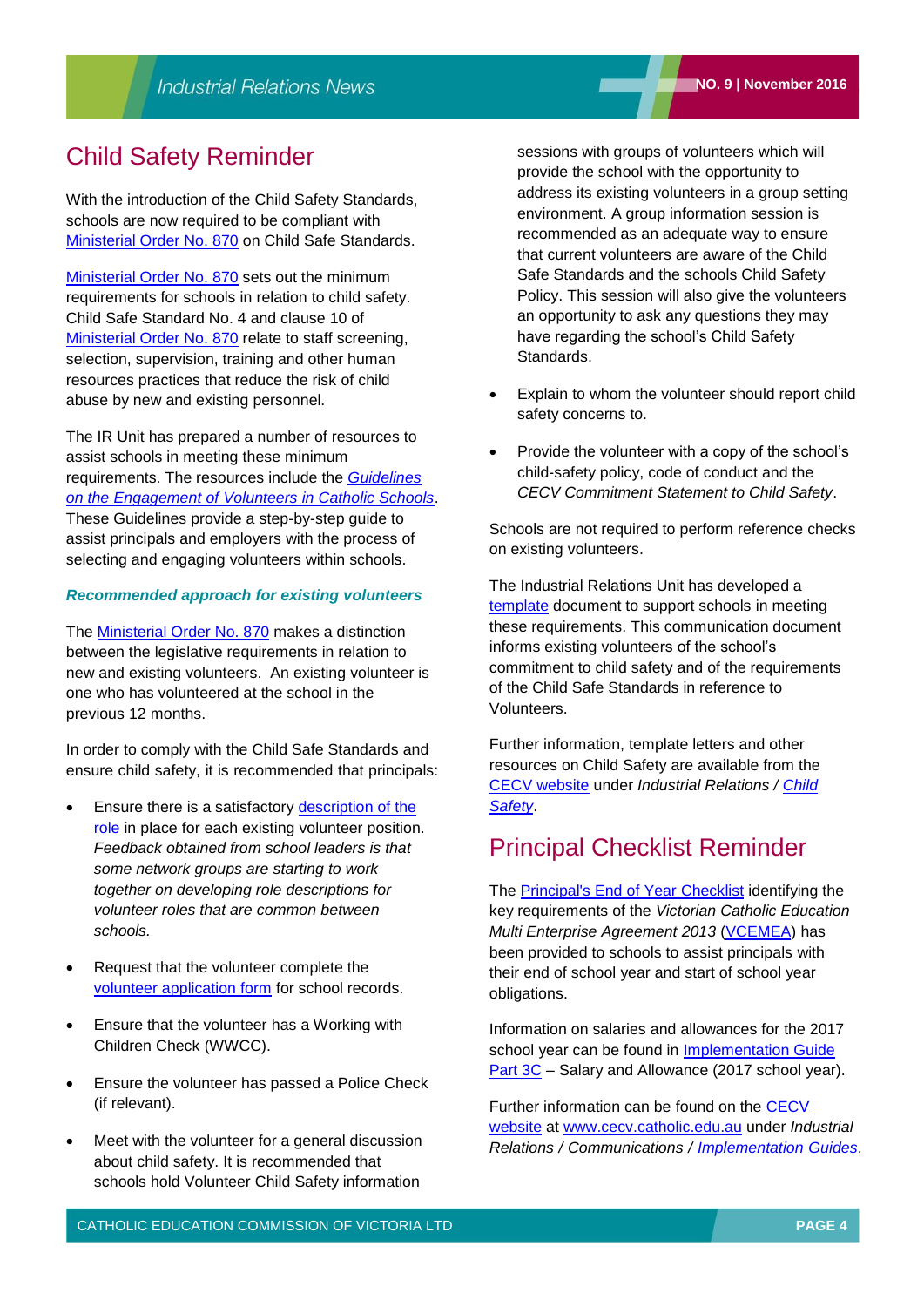## VCEMEA Negotiations Update

Bargaining for the next enterprise agreement to replace the *Victorian Catholic Education Multi Enterprise Agreement 2013* [VCEMEA](http://www.cecv.catholic.edu.au/getmedia/e728ccbb-dac1-4822-9607-7c5cb8abdae9/VCEMEA_2013.aspx) is continuing since its commencement in Term 3, 2016.

During October and November 2016, a further nine meetings have been held, following five meetings that occurred during Term 3.

The CECV is continuing to monitor the progress of negotiations occurring between the Department of Education and Training (DET) and the Australian Education Union (AEU). These negotiations are ongoing, and the DET and AEU are yet to conclude negotiations for a new enterprise agreement.

Information on Enterprise Bargaining can be found in the [Frequently Asked Questions](http://www.cecv.catholic.edu.au/Industrial-Relations/EB/Enterprise-Bargaining-Frequently-Asked-Questions) on the [CECV](http://www.cecv.catholic.edu.au/Industrial-Relations/Communications/Implementation-Guides)  [website](http://www.cecv.catholic.edu.au/Industrial-Relations/Communications/Implementation-Guides) under *Industrial Relations / [Enterprise](http://www.cecv.catholic.edu.au/Industrial-Relations/EB/Enterprise-Bargaining-Frequently-Asked-Questions)  [Bargaining](http://www.cecv.catholic.edu.au/Industrial-Relations/EB/Enterprise-Bargaining-Frequently-Asked-Questions)*.

# Fixed Term Employment Cessation Date

Principals are reminded that fixed term employment contracts for the 2016 school year should end on **29 January 2017**. This date corresponds with the end of the Term 4 Christmas and New Year break and represents the end of the 2016 school year.

Fixed term contracts should not cease on 20 December 2016 (the gazetted end date of Term 4) or earlier. This may create the perception that the period of engagement for a fixed term employment contract is set to avoid the payment of entitlements (such as school holiday pay and personal leave portability) which would otherwise be payable and accrue to an ongoing employee.

Fixed term contracts that cease on 20 December 2016 or earlier should be varied to end on 29 January 2017 and any necessary adjustments made to school holiday pay.

## Policy Training for Next Year

With the 2016 school year fast drawing to a close, it is timely to plan your school policy training for 2017. To this end, it is important to check whether your school policies are up-to-date and effectively implemented.

### *Inductions and 'refresher' training*

The induction of new employees, requires schools to continually provide policy and procedure documents, along with training based on this material. Schools should also provide 'refresher' training to existing employees on a regular basis, especially if there has been a recent introduction of new school policies.

The following areas of policy for which training should be provided include:

- Child Safety
- Anti-Bullying
- Anti-Discrimination
- Social Media
- Occupational Health and Safety.

## *Template Policies*

The IR Unit have template policies for use by schools which outline the requirements and obligations of employees in relation to the following industrial relations issues:

- [Child Safety](http://www.cecv.catholic.edu.au/Industrial-Relations/Communications) (Further information and other resources on Child Safety are available from the [CECV website](http://www.cecv.catholic.edu.au/Industrial-Relations/Communications/Implementation-Guides) under *Industrial Relations /* [Child](http://www.cecv.catholic.edu.au/Industrial-Relations/Communications)  [Safety.](http://www.cecv.catholic.edu.au/Industrial-Relations/Communications)
- [Anti-Bullying](http://www.cecv.catholic.edu.au/getmedia/25318eeb-1acc-4dca-9949-b6868a8e79ab/Anti-Bullying-Policy.aspx) (to be used in conjunction with the [Anti-Bullying Guide](http://www2.cecv.catholic.edu.au/getmedia/9464d58d-cec8-4fce-8f8b-fb3643e00802/Anti-Bullying-Guide.aspx) and [Anti-Bullying Checklist\)](http://www2.cecv.catholic.edu.au/getmedia/1d0c5f60-927a-4af9-bd37-e9e0cac9ded7/Workplace-Anti-Bullying-Procedure-Checklist.aspx).
- [Workplace Equal Opportunity](http://www.cecv.catholic.edu.au/getmedia/6b98aeb6-fc68-4827-af53-5c57c9a63919/Workplace-Equal-Opportunity-Policy-for-Staff.aspx) includes guidance notes regarding Anti-Discrimination.
- [Social Media](http://www.cecv.catholic.edu.au/getmedia/fa005a1a-4c5b-4dbe-a538-672807ecd895/Template-Social-Media-Policy.aspx) (includes guidance notes for implementation, schools should also refer to the CECV video [Responsible Use of Social Media for](https://youtu.be/yo6oyHHGv6U)  [School Staff\)](https://youtu.be/yo6oyHHGv6U).
- [OHS Policy Template](http://www.cecv.catholic.edu.au/getmedia/aeccf9e1-f118-47c2-961c-325abc142521/OHS-policy-Template.aspx) includes guidance notes.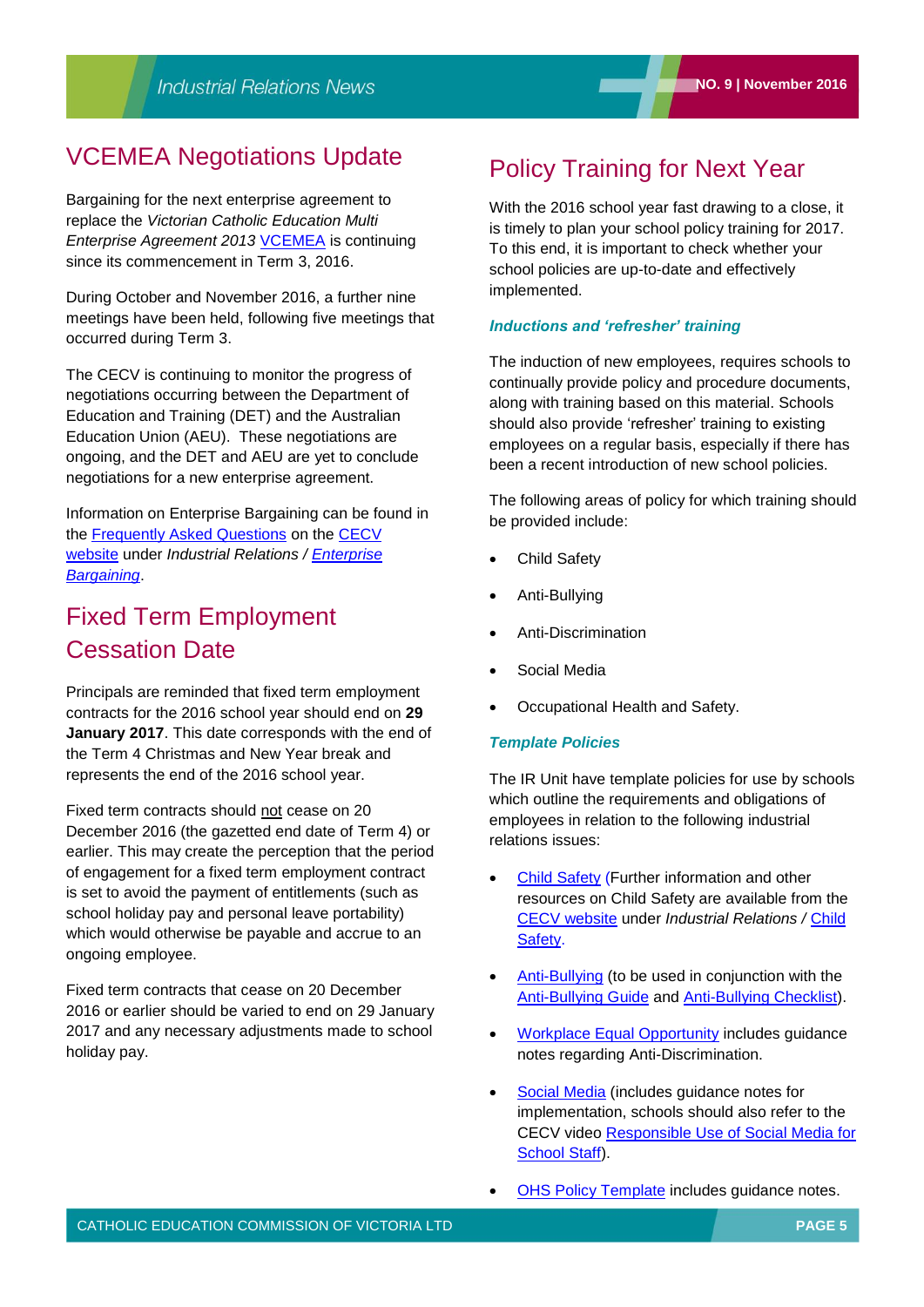It is recommended that schools review existing policies in these areas.

The template policies and associated guidance materials are available on the [CECV website](http://www.cecv.catholic.edu.au/) under *Industrial Relations / [Policies and Guidelines](http://www.cecv.catholic.edu.au/Industrial-Relations/Policies-and-Guidelines)*.

## OHS Policy Briefing

Schools are responsible for providing and maintaining a working environment that is safe and without risks to individual health and welfare. This responsibility extends to all employees, students, parents, contractors and other visitors to the school site.

Creating a safe workplace can be achieved through the implementation of risk prevention and reduction strategies that are integrated into all school activities. A consultative, cooperative approach between employees and management on OHS issues is encouraged.

Training should be conducted on OHS policy for all staff when it is introduced. New staff should receive training on this policy as part of their induction. It is advisable that all staff receive regular refresher training on the policy (recommended annually). It is also important that the School ensures that contractors or volunteers who work at the School are made aware of the policy.

The School should ensure that a copy of the OHS policy is provided to all new staff during their induction and that copies are readily available to all staff and contractors, such as via the School intranet, Google Apps for Education folder and displayed on the OHS Noticeboard in the staffroom.

### *Further information:*

WorkSafe has a useful handbook for workplaces on their website: OHS in Schools – [A practical guide for](https://www.worksafe.vic.gov.au/__data/assets/pdf_file/0009/9855/OHS-in-schools-web.pdf)  [school leaders](https://www.worksafe.vic.gov.au/__data/assets/pdf_file/0009/9855/OHS-in-schools-web.pdf) at [www.worksafe.vic.gov.au.](http://www.worksafe.vic.gov.au/)

[OHS Policy Template](http://www.cecv.catholic.edu.au/getmedia/aeccf9e1-f118-47c2-961c-325abc142521/OHS-policy-Template.aspx) for schools to use can be found on the [CECV website](http://www.cecv.catholic.edu.au/Industrial-Relations/Communications/Implementation-Guides) under *OHS & WorkCover / Resources / OHS Management for School Leaders*.

# Managing Excessive Heat

As summer approaches, it is important to manage the risks posed by excessive heat.

Some suggested strategies for managing excessive heat conditions:

- Ensure staff know how to recognise the symptoms of heat stress including headache, fainting, confusion, nausea and vomiting.
- Ensure first aid officers are available, with processes in place to manage symptoms of heat stress for students and staff.
- Ensure monitoring of students to maintain adequate hydration especially those with special needs.
- Encourage students and staff to stay hydrated by providing regular drink breaks, with water being the most suitable fluid to drink.
- Outdoor or sporting activities may need to be modified or postponed, as required.

OHS guidelines can be found on the [CECV website](http://www.cecv.catholic.edu.au/Industrial-Relations/Communications/Implementation-Guides) under *OHS & WorkCover / A – Z / [Excessive Heat](http://www.cecv.catholic.edu.au/OHS-WorkCover/Resources/Outdoor-Areas/Managing-Excessive-Heat)*.

## OHS Checklist

To assist in preparing for 2017, attached to this newsletter is a useful checklist to deal with Occupational Health and Safety (OHS) issues and ensure your school is compliant under OHS Legislation. Principals are encouraged to use this checklist as an aid in ensuring they are OHS ready for the 2017 school year.